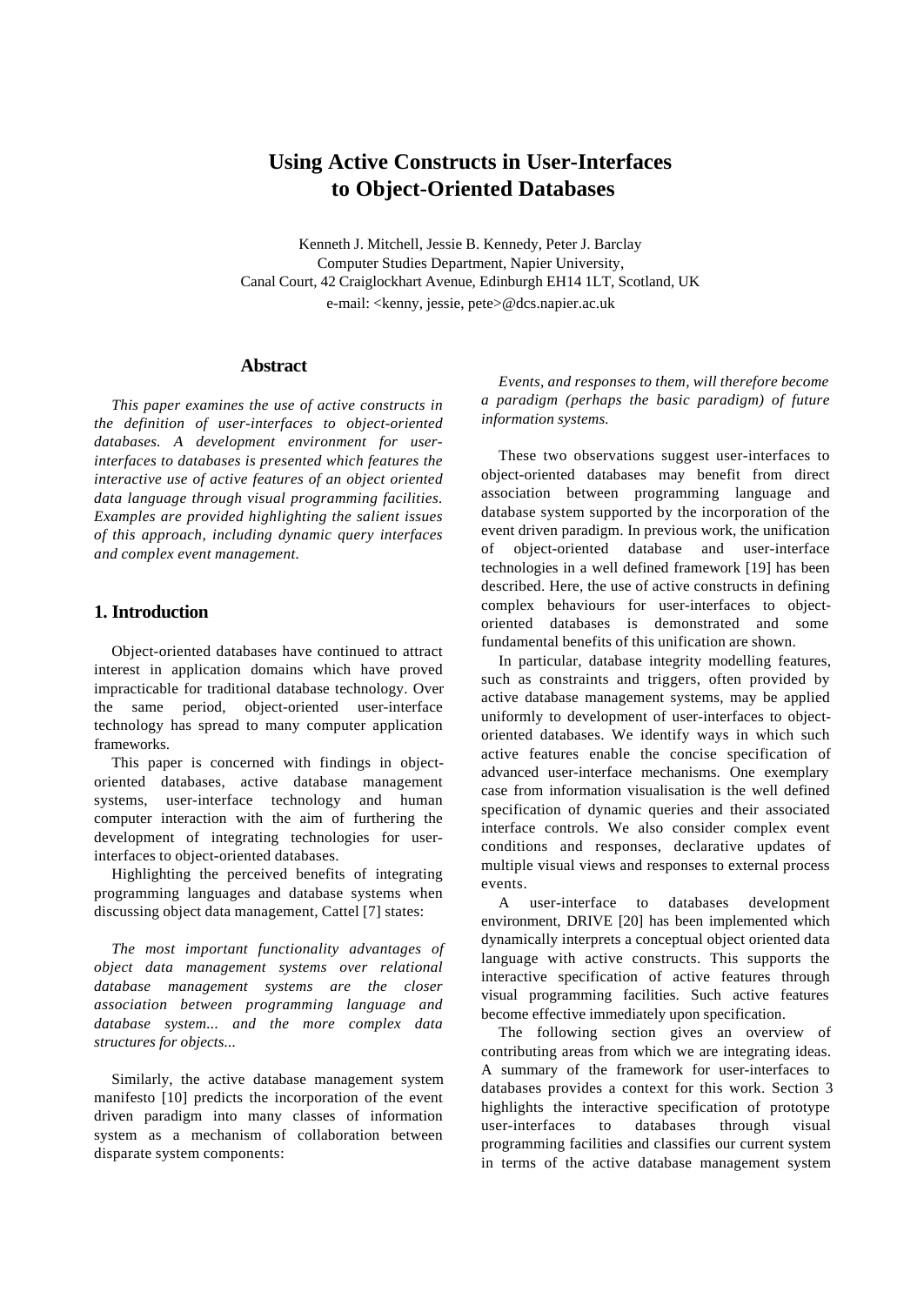manifesto. Section 4 introduces the main exemplar of this paper, the Transaction Explorer. This concerns an advanced user-interface facilitating the analysis of a database of residential and commercial property sales transactions in Edinburgh. Section 5 describes in detail the specification of dynamic queries using active language constructs. Section 6 highlights further important uses of active features, such as complex event conditions and responses, responses to external process events and declarative updates of multiple visual views. The paper concludes with the benefits of our approach and suggestions for further work.

# **2. Background**

#### **2.1. Object-oriented databases**

With the increasingly complex data requirements of modern information systems many people have been drawn to the use of object-oriented databases (OODBs). This is most apparent in application domains which rely on the ability to manage compositional and classification hierarchies of data items, and data with closely associated behaviour. The sustained investment in this approach suggests there is significant benefit to be gained from such technology.

In contrast to the relational data model, data models for OODBs vary widely. Considerable effort has been made to standardise object-oriented data models [8] in the absence of a tractable mathematical definition. OODBs are generally considered to be an integration of object oriented programming language and database concepts. This is typically provided either by extending existing object oriented programming languages with database functionality or extending relational databases systems with object oriented concepts. An evolution towards seamless integration of programming language and data language has been identified [7].

#### **2.2. Active database management systems**

The modification of data in databases frequently results in situations where inconsistencies arise or some further action is needed. Dealing with such events may be required to maintain the semantic integrity of the database. In modelling database integrity, constraints may be used to specify conditions which hold throughout the lifetime of the data, and triggers may be defined to specify events and conditions upon which further actions will be taken. In addition, rules may be used to compute data values from other values, providing derived data. These features are often supported in active database management systems (ADBMSs).

ADBMSs have been a "hot topic" in recent years and in common with relational and object-oriented database management systems an identification of their common features exists in a manifesto [10]. A caveat of ADBMSs is the potential for mis-management of triggers. In complex sets of triggering rules, since an action of a trigger may in turn satisfy other triggers' conditions, determining their termination is an undecidable problem. However, with care and development environment support their power can exploited to define database characteristics which would be impracticable if not impossible with traditional database functionality.

### **2.3. User-interfaces to databases**

The usability of user-interfaces can be a critical factor in the success of database systems. Few would doubt the improvement for certain tasks gained by the use of techniques such as forms, query-by-example [28] and graphical schema editors over textual language interfaces. With advances in human computer interaction and the availability of more powerful graphics work-stations, information visualisation techniques [2] now enable the exploration of data of ever growing volume and dimensionality, by for example dynamic queries [24], pixel-oriented visualisation techniques [14] and advanced layout algorithms [9][11]. Sound principles for user-interfaces to databases (IDSs) are emerging supported by direct manipulation [23], sense-making [22] and Information Visualisation Artefacts (IVAs) [25].

# **2.4. A framework for user-interfaces to databases**

In [19] we have presented a framework for IDSs and in [15] we show its relevance to information visualisation systems. This is a high-level, contextual framework facilitating discussion of human-data interaction. Based on Abowd and Beale's model of human-computer interaction [1], it has four main components: the user, the database, the visualisation and the interaction.

To enable the specification of IDSs in terms of this framework, each component has been modelled in an object-oriented modelling language, NOODL. NOODL is a simple high-level language originally designed to restore a conceptual level to object-oriented databases [4]. The model of the framework contains the following main class categorisations: user, data, interface, and visualisation classes. It permits multiple interface objects associated with each data object and separates visualisation objects to enable the reuse of visual interface elements. Users are modelled explicitly with features for user-specific views, access privileges and visual user-embodiment.

For the purposes of this paper we are concerned only with data, interface and visualisation classes. Data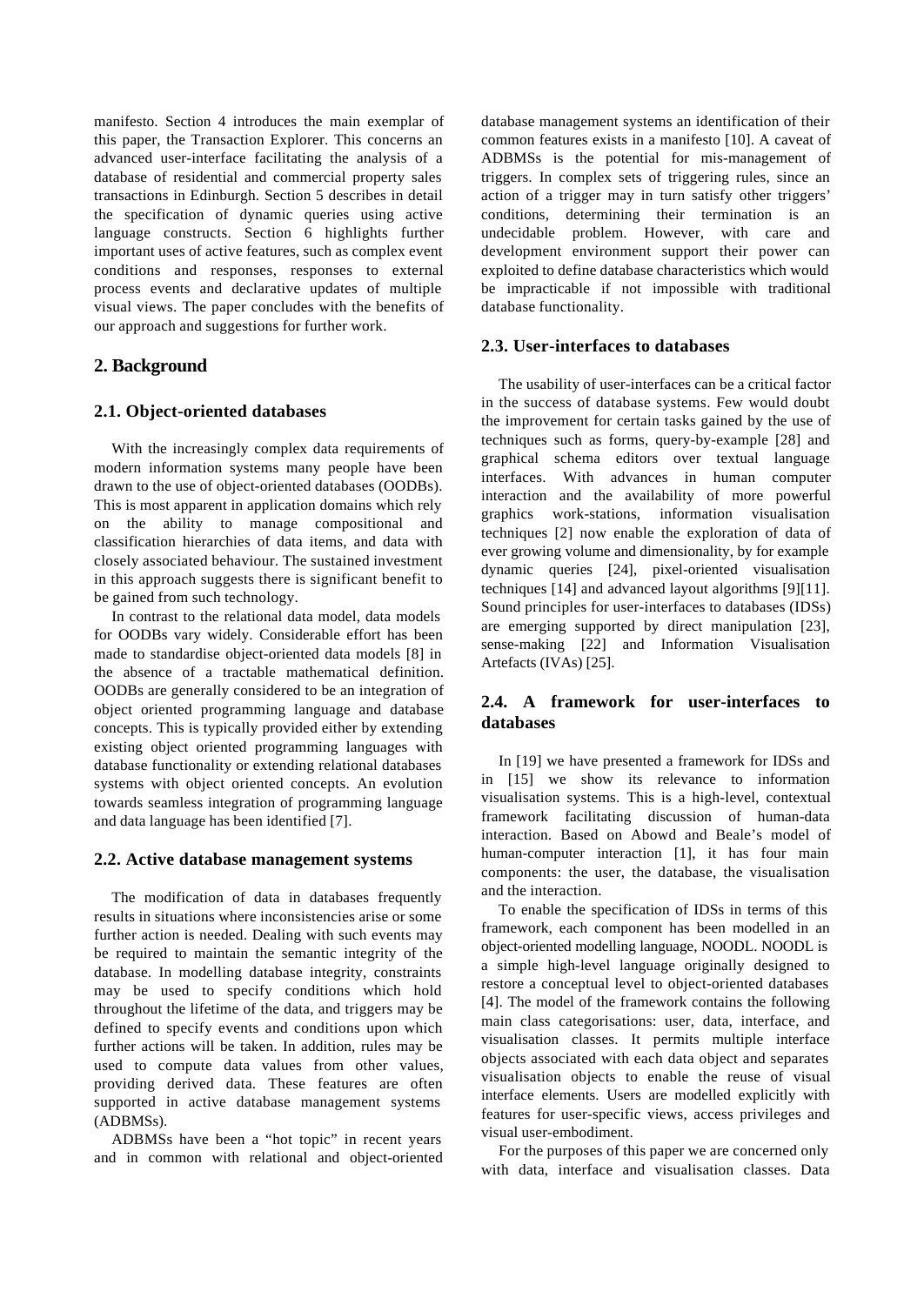classes correspond to all the classes of the database schema. Interface classes provide the control and linkage between data and their visualisations in a similar way to the presentation, abstract and control model (PAC) [21]. An interface class has properties linking a referent (data object), a metaphor (visualisation object) and compositional properties for hierarchies of interface objects. Visualisation classes model the properties and events of user-interface elements. Specifications under this model are automatically generated through language interpretation in DRIVE [20] (Database Representation Independent Virtual Environment).

# **2.5. User-interfaces to object-oriented databases**

OODBMS vendors typically supply schema and object browsers to view the state of the database. Although it is a relatively straightforward task to display tables from relational databases, the nature of object-oriented data models requires the construction of hierarchical browsers with specific presentations predefined for each data type. Updates can usually be made to atomic property values of database objects, such as numbers and text, but more advanced kinds of modifications to the database are rarely supported. Kadyamatimba et al [13] have developed a generic userinterface for OODBs based on the desktop metaphor, which provides facilities for the population and manipulation of data instances including display and maintenance of bi-directional associations. Smalltalk's meta language constructs enable programmers to modify the database schema at run-time and therefore permit the development of tools to interactively evolve a database application's schema. This includes the potential for manipulating the behaviour of database objects.

In DRIVE [20], a meta-model of the NOODL language is used to represent and interpret the constructs of a NOODL IDS specification. This mechanism provides immediate incremental feedback during the interactive modification of schemas, instances, complex and atomic property values, and behaviour.

Development environments exist for many relational database products. Such tools may employ a visual programming environment where modifications to IDS designs can be made interactively. Indeed, environments for advanced information visualisation techniques using relational tables are now becoming a commercial viability [3]. In OODBs such development environments are mainly provided by vendors of objectoriented programming languages as application frameworks such as OWL or OSF. Although such language compilers have advanced a long way towards the facility of visual programming environments, they do not provide immediate feedback on modifications to the design of user interfaces to object oriented

databases. DRIVE attempts to remedy this by supporting incremental IDS construction using an interpreted design language.



Figure 1. IDS editor within DRIVE

# **3. Interactive application of active userinterface to database (IDS) design features**

### **3.1. The user-interface to database (IDS) editor**

Figure 1 depicts DRIVE in the process of editing the properties of a data class. This combines a hierarchical list view of the IDS with a node specific dialog editor. When the designer selects an element in the IDS list, the view on the right changes to display the controls required to edit that element. Interestingly, the majority of nodes correspond to editors for adding, editing and deleting from ordered sets. This technique allows access to edit the entire contents of the IDS including schema and instance data.

# **3.2. Context sensitive NOODL definition editor**

With the structural data aspects of the IDS specified, the behaviour of the application may be developed in terms of the IDS schema using the definition editor. Figure 2 shows the designer specifying a constraint on a property of a data class. The two lists above the current definition show the range of valid operators and operands from which the user can select. At this point in the predicate's definition, NOODL's *self* keyword has been selected and the lists are showing the possible items which may follow. As this is a constraint on the Transaction class, only the properties and operations of this class are valid here. The message (RHT\_PRD\_ERR) in the lower right of the image indicates that the current definition is incomplete. Once a constraint is validated it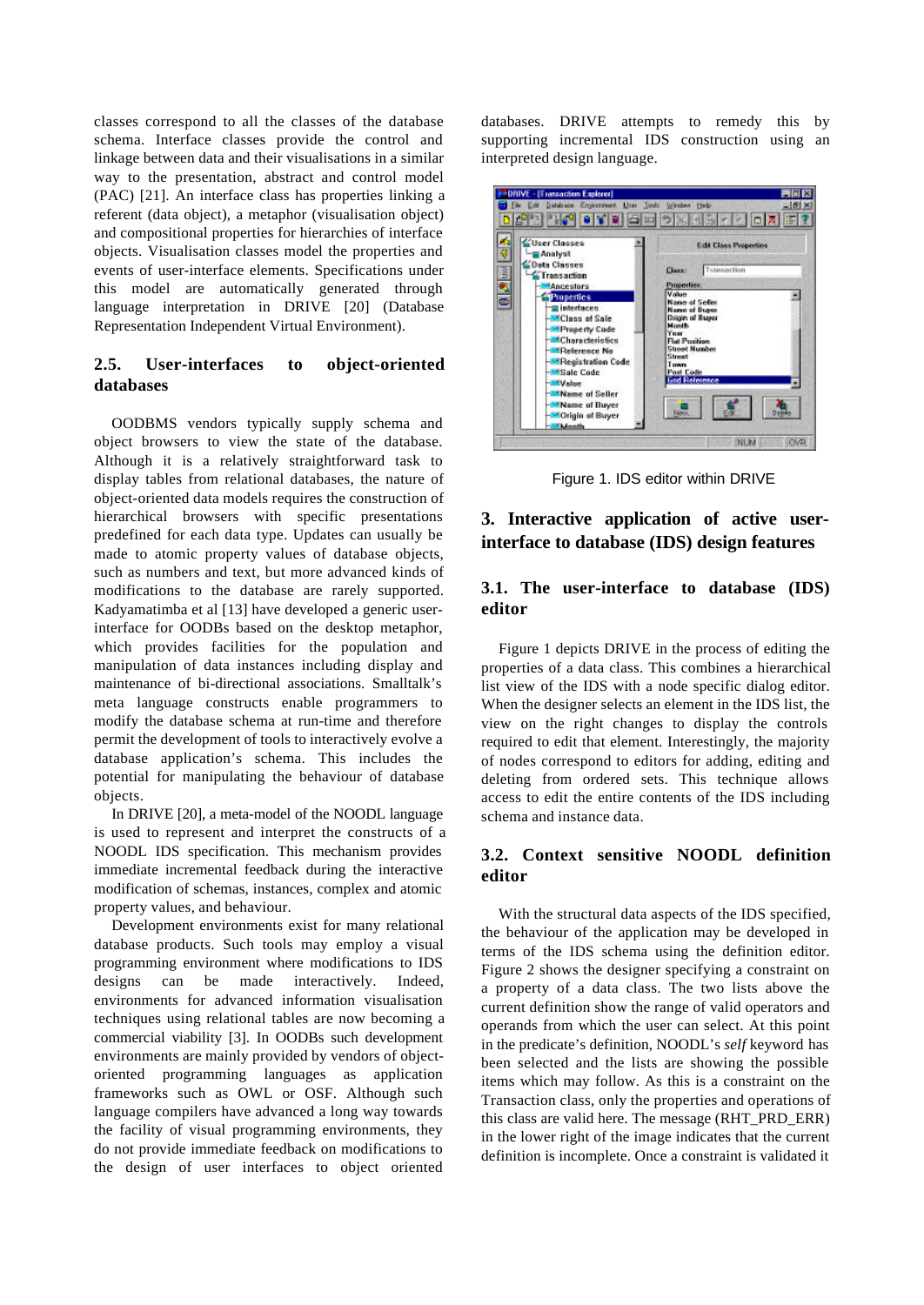immediately becomes active in the IDS. This scheme is employed for all behaviour specifications in DRIVE, including operations, triggers and derived properties. An important advantage of this editor is that it frees the designer from the syntax of the language used and reduces the interaction to only a few mouse clicks. We believe this approach is preferable to traditional textual code editing; however a usability study to investigate this hypothesis is necessary.



Figure 2. Context sensitive definition editor

# **3.3. Categorisation of DRIVE as an active database management system**

There are essentially two ways to manage constraints and triggers in a database management system. The most common method is to add monitor processes to check the conditions of constraints and triggers upon particular events. This is a defining aspect of ADBMSs. The alternative approach is to check the conditions upon each data modification. This approach is rarely used outside of application code hard-wired for this purpose. Widom and Ceri [26] note several disadvantages of this approach:

- 1. Adding, changing, or removing a constraint or trigger requires finding and modifying the relevant code in every application
- 2. The correct constraint-checking or triggering behaviour is guaranteed only when every application implements it correctly
- 3. Additional application-to-database communication is required after every modification

However, as a consequence of DRIVE's unified IDS model and its integrated NOODL interpreter, these disadvantages can perhaps be countered:

1. The relevant code for checking constraint and trigger conditions is automatically handled by the

definition editor. If a property is specified in a trigger condition, this trigger is added to the property's 'integrity pool' (and accordingly removed if necessary). Each time that property is updated, all its relevant integrity pool conditions are checked. Because the definition editor manages integrity pools dynamically, there is no redundant checking of irrelevant conditions.

- 2. The correct constraint-checking or triggering behaviour is guaranteed by the uniform use of integrity pools across all IDS prototypes
- 3. Additional application-to-database communication is potentially eliminated through the use of a unified model of application and data

The active database management system manifesto [10] presents a summary of the characteristics found in ADBMSs. Although not an ADBMS as defined in the manifesto, DRIVE exhibits the behaviour of many features identified therein. The triggers defined in DRIVE are composed of declarative conditions and actions using NOODL constructs. Widom and Ceri [26] suggest this approach can be easier to use than the more common Event-Condition-Action rules of ADBMSs, at the expense of a loss of flexibility. However, with the ability to define trigger conditions specified on visualisation class states we believe the decrease in flexibility is limited. This is shown through our examples in section 6.

In support of rule management and evolution, DRIVE facilitates the creation, modification, and deletion of triggers at any time during the lifetime of the prototype IDS. The rules, specified as part of the IDS definition, may be browsed at any point. Additionally, a toggle may be used to activate or deactivate any individual constraint or trigger.

In terms of the manifesto, the execution model in DRIVE supports event detection, condition evaluation and execution action. It supports multi-grained binding modes for classes, collections, objects, property values and queries. However, it offers only a sequential causal dependent coupling mode (the triggered transaction begins only after the triggering transaction commits), no event consumption other than the use of Boolean conditions specified on IDS states and no persistent event history other than a debugging log file.

Finally, as described above, DRIVE supports a design environment with browser, designer, debugger, maintenance and trace facilities. However, no rule base tuner or analyser for advanced rule management currently exists.

We begin our presentation on the use of active constructs for user-interfaces to object-oriented databases by introducing the Transaction Explorer's dynamic query interface.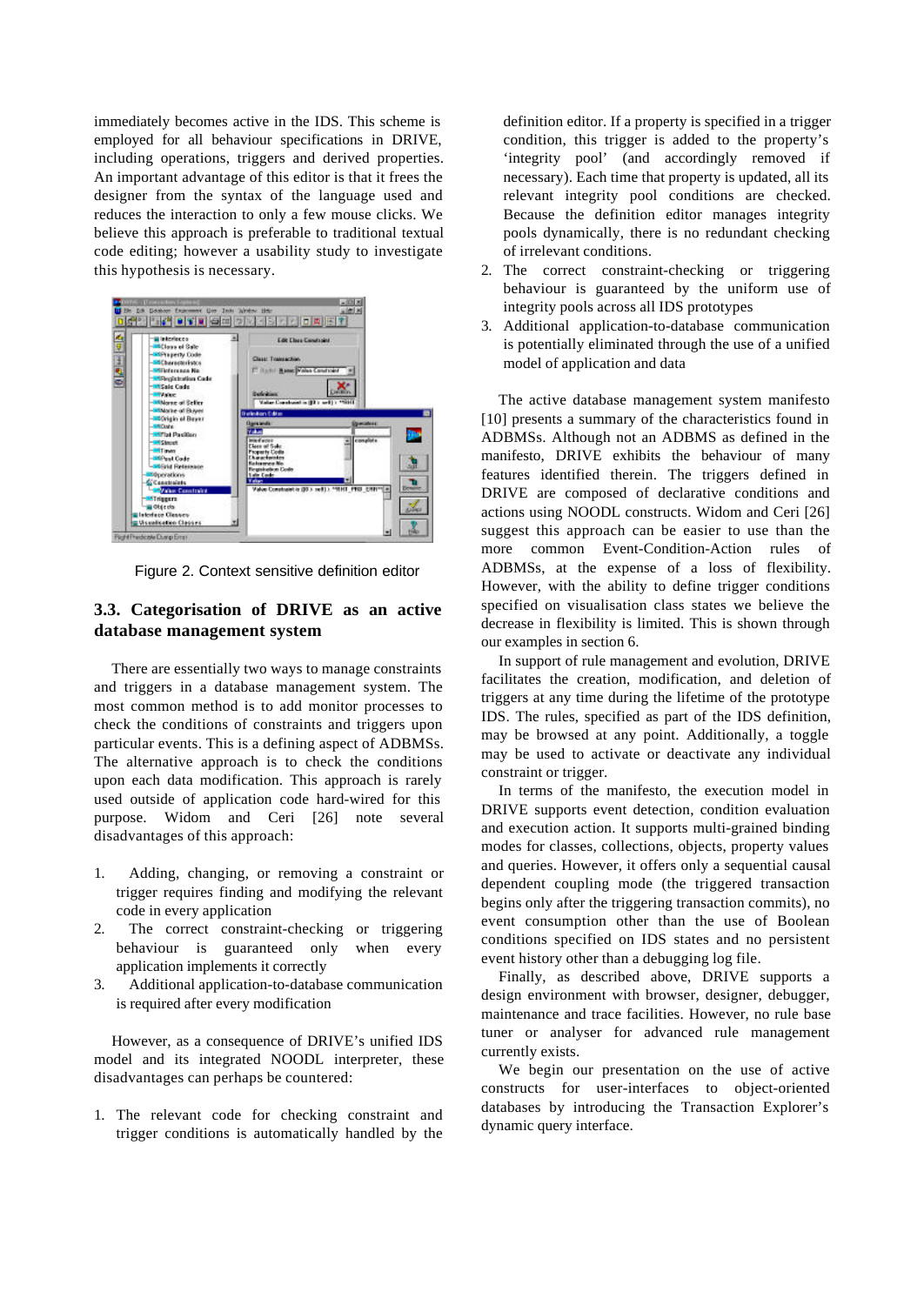

Figure 3. The Transaction Explorer prototype constructed with DRIVE

#### **4. Transaction Explorer**

In 1992 dynamic query interfaces (DQIs) were introduced as a new method of information exploration which provides a means of refining database queries with continuous visual feedback on user interactions. The Dynamic HomeFinder [27] for exploring real-estate records showed that querying with this technique is more efficient and effective than other query interfaces.

Figure 4 shows the Transaction Explorer prototype, a tool for analysing a property sale transactions database, constructed with DRIVE. The 2D view shows a HomeFinder style overview with squares showing the geographical locations of properties satisfying the current query criteria. Each square is coloured according to the class of sale of the property transaction, e.g. yellow for residential sale, red for commercial lease. The 3D view is essentially the same as the overview, with the exception of the use of height to represent the relative cash value of each property transaction. Clicking with the mouse on any property transaction in either of these views results in the associated details being displayed in the details view. Each graphical view may zoomed independently using DRIVE's consistent navigation controls [20]. The right hand panel contains the interactive widgets for specifying dynamic queries. Range bar controls [27] define price, date and geographical ranges for property transactions appearing

in the graphical views. Specific ranges may be entered in the min and max text boxes beneath each range bar. Text search boxes permit the specification of simple wild card tokens to match with the textual property values of the transaction database. Although feedback on text searches is not continuous, (it is debatable whether it should be) each view is updated upon committing a regular expression. For continuous visual feedback on textual data, alphasliders [3] may be employed. The other controls concern filtering property transactions according to the class of sale and adjusting the height scale factor of the 3D view.

Together, these features satisfy the demands of the visual information seeking mantra of 'overview, zoom and filter, and details-on-demand' [23]. The class definition below shows a NOODL specification of the original relational property transaction database imported into DRIVE.

Note the use of an enumerated SaleType and Date (using Julian dates) and Vector2D base types. Each of these are particularly useful in mapping to visual representations with DRIVE. In addition, the value constraint shown partially specified in an earlier example ensures a sensible range of price values for property transactions in the database.

# **5. User-interface design with active features**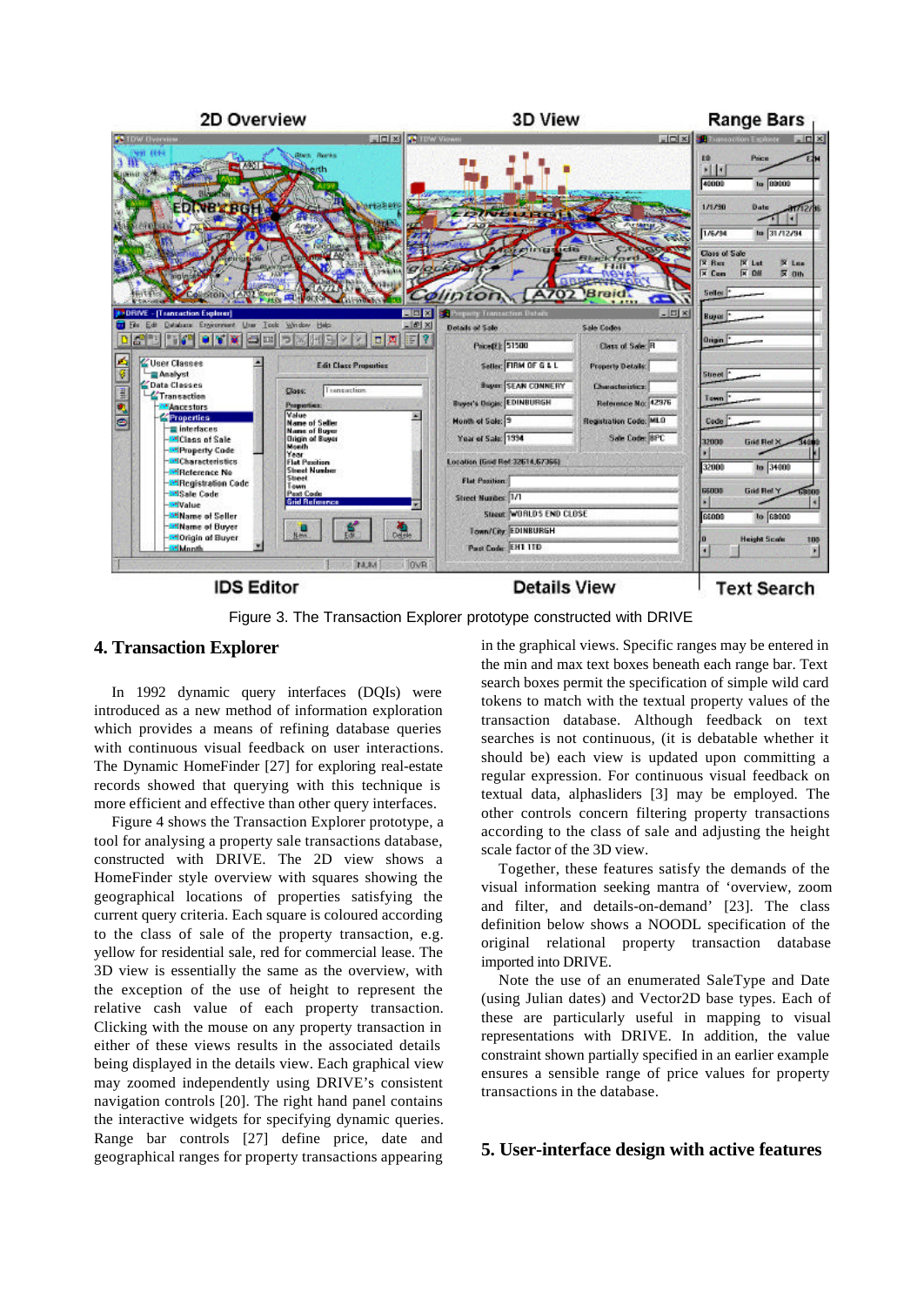| class Transaction        |             | { Data Class } |
|--------------------------|-------------|----------------|
| properties               |             |                |
| Class of Sale            | : SaleType: |                |
| Property Code            | : Text :    |                |
| Characteristics          | : Text :    |                |
| Reference No             | : Number :  |                |
| Registration Code: Text; |             |                |
| Sale Code                | : Text :    |                |
| Value                    | : Number ;  |                |
| Name of Seller           | : Text :    |                |
| Name of Buyer            | : Text :    |                |
| Origin of Buyer          | : Text :    |                |
| Date                     | : Date :    |                |
| <b>Flat Position</b>     | : Text :    |                |
| Street Number            | : Text :    |                |
| Street                   | : Text ;    |                |
| Town                     | : Text :    |                |
| Post Code                | : Text :    |                |
| Grid Ref                 | : Vector2D  |                |
| conctroint               |             |                |

**constraint**

Value Constraint **is** 0 < self.Value < 2000000

# **5.1. Dynamic query updates as declarative active responses**

Given a NOODL real estate transaction as defined above, we can define queries on property values of objects of the Transaction data class (e.g. Value), using parameters specified by property values of visualisation objects (e.g. minRange and maxRange properties of the RangeBar class in Figure 4). This would determine the visibility of the graphical representation of objects in the interface (e.g. the presence or absence of a specific property transaction in the visualisation).

Figure 4 gives a NOODL specification of a range bar visualisation class. This shows the various properties of RangeBar as defined by DRIVE's custom environment library for dynamic query controls. The constraints defined on these properties further support the definition of RangeBar semantics. Next we show one method of accomplishing dynamic queries using active constructs to specify the interaction between the data classes and visualisation classes.

The following schema extract highlights the classes of the Explorer prototype which are concerned with dynamic queries based on property price. This specifies dynamic queries for property transaction values defined in NOODL using the frame-work for IDSs.

class PriceRangeBar **Antical Communists** { Vistialisation class with properties identified

Гī

40000

Price

to 80000

\$ 2W

self.maxRange;<br>self.minLimit:

**isa** RangeBar **properties** interface : PriceRangeInterface ref metaphor ; **override** minText : Text **is** "£" + self.minLimit ; **override** maxText : Text **is** "£" + self.maxLimit / 1000000 + "M" **class** TransactionShape { Visualisation Class } **isa** Shape **properties** interface : TransactionInterface **ref** metaphor ; **override** position : Vector3D **is** self.position.x(self.interface.referent.GridRef.x), self.position.y(self.interface.referent.Value/self.height) , self.position.z(self.interface.referent.GridRef.y); **override** visible : Bool **is** self.interface.te.pricerange.metaphor.minRange < self.interface.referent.Value < self.interface.te.pricerange.metaphor.maxRange ; height : Real **operations** select ; move **constraint** 0 < self.height < 100 **class** PriceRangeInterface { Interface Class } **properties** metaphor : PriceRangeBar **ref** interface ; te : TransactionExplorer **ref** pricerange **class** TransactionInterface { Interfaces Class } **properties** referent : Transaction **ref** interface ; {link to Data Class} composite : TransactionExplorer **ref** shapes ; metaphor : TransactionShape **ref** interface **trigger** self.metaphor.select => self.composite.detail.referent(self.referent) **class** TransactionExplorer { Interface Class } **properties** user : Analyst **ref** accessor ; pricerange : PriceRangeInterface **ref** te ; shapes : #TransactionInterface **ref** composite



Number ;<br>Number :

self.minLimit < self.maxLimit ;<br>self.minRange < self.maxRange

self.minRange >= self.minLimit<br>self.maxRange <= self.maxLimit

name : Text;<br>position : Vecto position : Vector2d<br>size : Vector2d size : Vector2d<br>minLimit : Number ;

maxLimit : Number<br>minRange : Number minRange : Number<br>maxRange : Number maxRange : Num<br>minText : Text

maxText : Text

self.maxRange $\leq$ 

 $minText$ 

**constraints**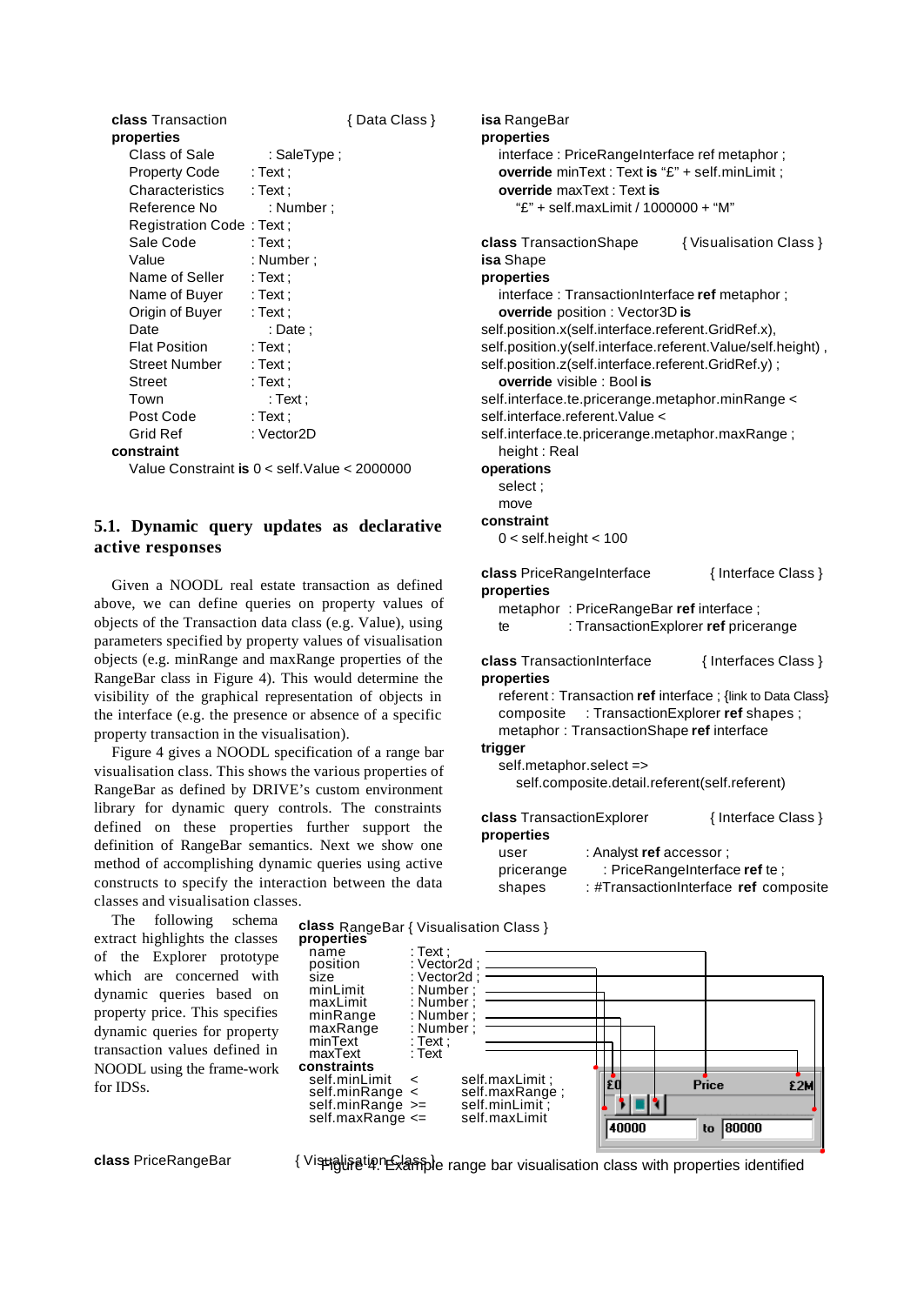#### detail : DetailInterface **ref** composite

;

The PriceRangeBar class reuses the functionality of the RangeBar class and defines constants for the min and max text labels. It also defines a link to the PriceRangeInterface class (in accordance with the principles of the IDS framework) which connects the control's visual properties with the TransactionExplorer interface class.

The TransactionExplorer class is a composite interface class which contains all the necessary components for co-ordinating real estate transaction data and their visual representations. In particular, the set of TransactionInterface objects are linked through the shapes property, and pricerange and detail are classified as component properties in terms of the IDS framework. The user property defines an accessibility for the user of the IDS. In the framework, if an accessor is defined in connection with a composite interface class, then that user has access to all components and sub-components of that class (unless otherwise constrained).

The TransactionInterface class has the Transaction data class as a referent and the TransactionShape visualisation class as a metaphor. The metaphor provides a visual representation for each transaction in the database. It inherits the features of the generic shape class for representing shapes in a 3D visualisation and is provided as part of DRIVE's 3D widget environment library (TDW) [6]. For this visualisation, the position of each shape is overridden to define its locations in terms of the properties of its associated property transaction values. This active derived property specifies that x, y and z co-ordinates of the Vector3D type are mapped to the grid reference and scaled price properties of the Transaction class.

As stated earlier, the active constructs of NOODL such as constraints and triggers are managed by the use of dynamic integrity pools. Derived property values are also handled by this mechanism.

The central point of this visualisation for dynamic queries pivots on the visibility property of the TransactionShape class. In common with the position property, this is defined as an overridden, derived value. Here, the min and max ranges of the PriceRangeBar are used in a Boolean comparison with the value of the property transaction, whose result is assigned to the visibility of the 3D shape.

The active features implemented in DRIVE ensure that this visibility condition is maintained if/when the range bar is dragged, the min and max ranges are dragged, textually specified or modified in the database and the value of the associated property transaction is altered in the database. Such updates trigger corresponding updates to the user's display.

With the flexibility of expression provided by the NOODL language, alternative methods for the specification of dynamic queries can be found. The definition detailed here merely provides an example of a possible use of active language constructs in userinterface design.

Ioannidis [12] presents an alternative perspective on dynamic queries in terms of SQL. In this work he identifies:

- multiple interacting dynamic queries. Being based on the relational model, the multiple interacting dynamic query views are specified using user-defined foreign keys between employees and department tables. Although implementations can be tailored to handle this, it is subject to the well-documented problems of using user-defined keys which do not arise through the use unique object identifiers managed by objectoriented database systems.
- general dynamic views. These are defined by arbitrary queries with parameters that are interactively modified with immediately displayed results. Such queries may involve the use of mathematical functions based on database properties.
- hypothetical updates. This is the ability to modify many data items hypothetically through dynamic query controls. Thus allowing refinement of a database modification query, which may then be committed.

All such features of DQIs are expressible using NOODL. In addition, he also identifies potentially efficient mechanisms for their implementation. Such optimisations are crucial to the success of DQIs for large datasets. Currently DRIVE does not address optimisations which are specific to dynamic queries, but their incorporation is not precluded.

Before moving on to further examples, it is noted that given constraints defined on data (e.g. the Value Constraint of the Transaction class) it may be possible automatically to define corresponding user-interface constraints based on the intrinsic properties of the data. For example, the Value Constraint may be used to derive the min and max limit values of the PriceRangeBar. The automatic resolution of such derived constraints would be difficult to police. In practice this example may be resolved by defining minValue and maxValue constants as properties of the Transaction class and defining data and visualisation class constraints in terms of these constants. In a wider sense, visual variable constraints may be concept-ualised as an extension of the existing identification of the appropriateness of particular visual variables [22] (visual representations) for its associated data.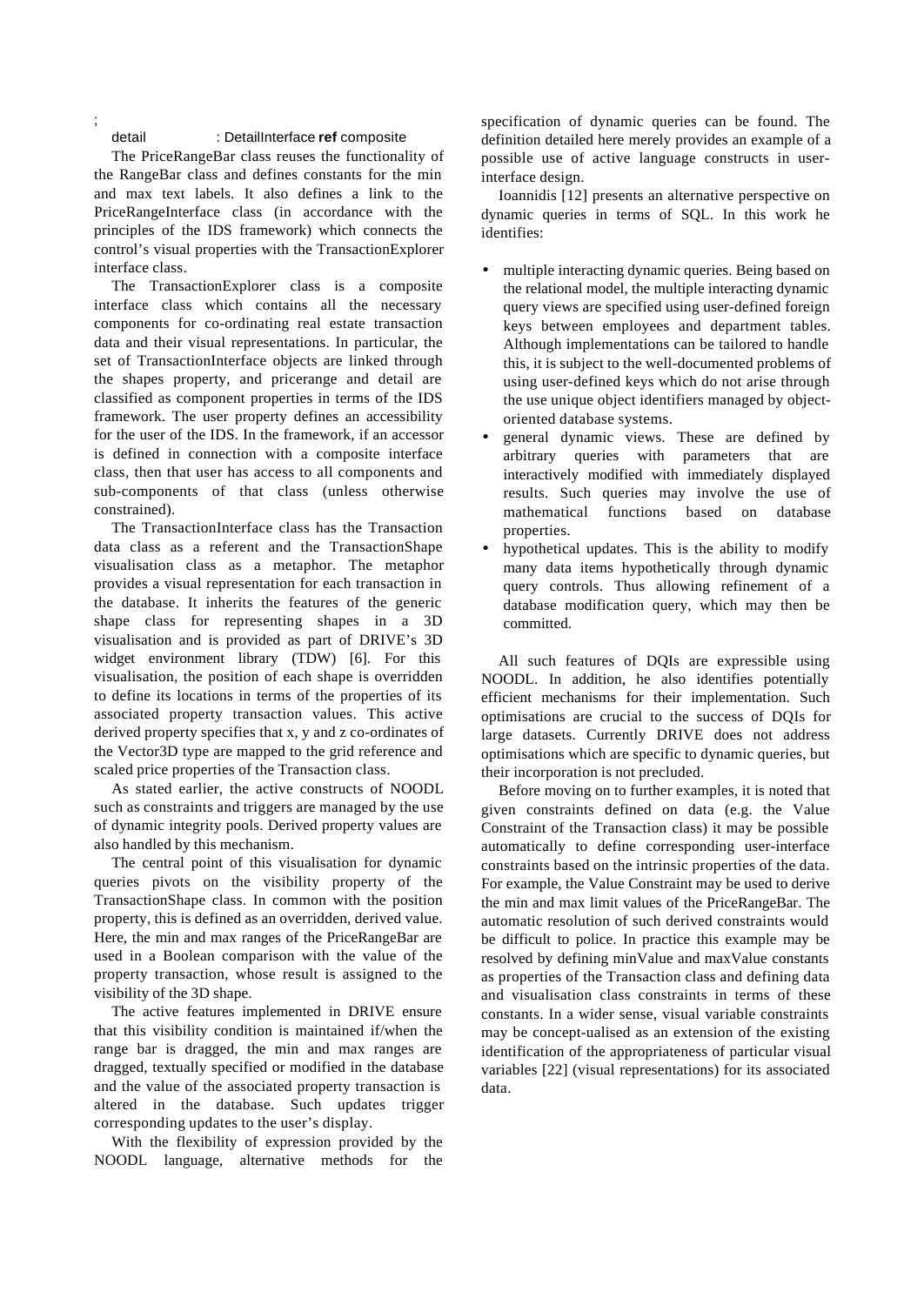### **6. Further examples**

### **6.1. Complex triggering conditions**

As stated earlier, conditions may be defined with Boolean predicates on database states (and derived database states). Staying with the Transaction Explorer DQI, multiple range bar controls can be used to define conjunctive queries on the data. For example, to combine the use of price and date range bars, the visibility condition of the TransactionShape could be specified as,

**override** visible : Bool **is**

(self.interface.te.pricerange.metaphor.minRange < self.interface.referent.Value <

self.interface.te.pricerange.metaphor.maxRange) **and**

(self.interface.te.daterange.metaphor.minRange < self.interface.referent.Date <

self.interface.te.daterange.metaphor.maxRange)

If a disjunctive query is required, e.g. to analyse two disjoint price regions simultaneously, the NOODL specification could be,

```
override visible : Bool is
```

```
(self.interface.te.rangeA.metaphor.minRange <
  self.interface.referent.Value <
  self.interface.te.rangeA.metaphor.maxRange)
or
(self.interface.te.rangeB.metaphor.minRange <
```
self.interface.referent.Value < self.interface.te.rangeB.metaphor.maxRange)

Negation operators could also be applied, e.g. to visualise those property transactions that do not lie in a certain price range. Clearly, the complexity of triggering conditions is limited only by the expressiveness of the language used and the computability and tractability of the implied implementation.

# **6.2. Declarative view updates**

An important feature of DRIVE's implementation of the IDS framework is the declarative definition of multiple co-ordinated views.

All visualisation classes within DRIVE make use of an environment manager. This is a dynamic application interface which supports the run-time registration of visualisation classes, including their active properties, and event operations. Active properties are those which are directly updated or represented in the user-interface. Event operations are simple user-interface events. It is through these properties and operations that environment libraries provide a custom built userinterface interpretation of visualisation classes. This approach is based on a dynamically configurable version of the concept of *intended graphic interpretation* in G-LOTOS [5] and later in NIOME [17]. This is the mechanism used in TDW [6], dynamic query and standard widget environment libraries.

With the visualisation, interface and data classes of the IDS framework, a further declarative semantic can be used to support co-ordination of multiple views. Importantly, this describes the use of an inherent semantic of the NOODL data language and not a hard coding of specific behaviours. If the referent (data object) of an interface object is updated, then the derived properties of all of the interface object's metaphors (visualisation objects) are also modified in relation to the properties of the newly assigned data object. This active update is possible, because the referent property appears in all visualisation properties derived from properties of data objects. This means that all derived properties using the referent property are added to the referent's integrity pool, which is checked upon each modification. All properties and operations in a NOODL schema may be subject to this semantic and therefore must be maintained by an associated integrity pool.

This declarative construct is exemplified in the Transaction Explorer schema extract for the coordination of the graphical views with the detail view. Whenever a shape is selected, a trigger defines that the detail view's contents are updated with that shape's data object, e.g.

self.metaphor.select => self.composite.detail.referent(self.referent)

Specifying a trigger condition on a visualisation class' event operation defines that the trigger action will be executed upon receiving notification of the event through the environment manager.

### **6.3 External process triggers**

A final example is described which suggests the possibilities for using IDSs which can respond reactively to events for external processes. In the above example the mechanism for responding to user-interface events was introduced. Here, the same technique is applied to logging the user-interface behaviour of any application running under MS Windows 95/NT<sup>™</sup> operating systems.

Many windowing operating environments rely on the concept of message passing, e.g. as a mouse moves across the screen, messages are continuously sent to the window currently under the mouse notifying it of the current mouse position. The window can choose to respond to this as fits the desired application behaviour. For example, such a message sent to a range bar window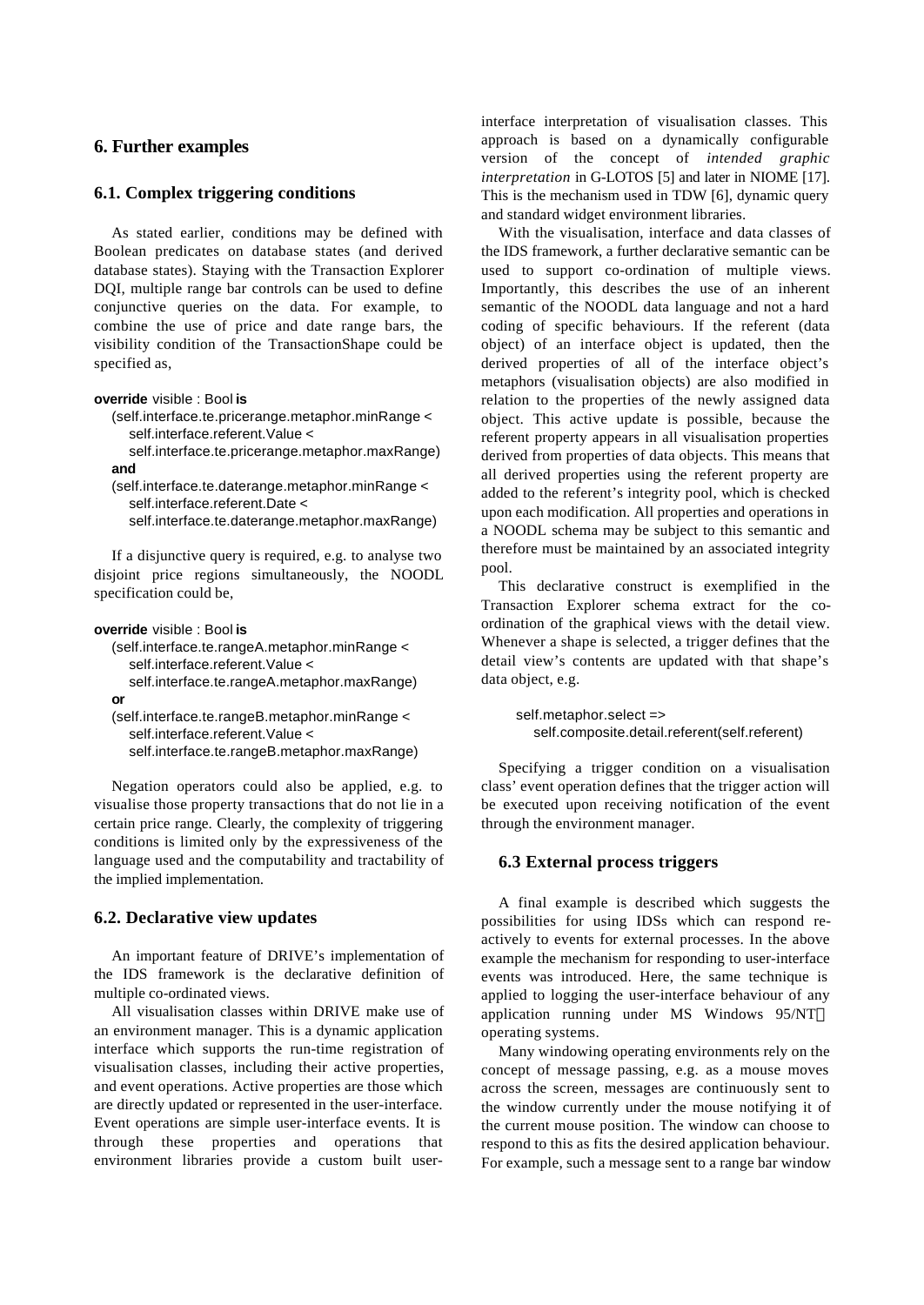when preceded by a mouse button down message would be interpreted as a command to drag the range bar's slider to the new position.

In DRIVE this event is handled by the range bar widget from dynamic query environment library, which deals with the widget's graphical update and then communicates through the environment manager to update the active properties of the RangeBar visualisation class. A method can be used to trap all messages sent during the operation of a windows session. In this example, these messages are stored and then passed on to their original destination using a custom windows event class, as defined below,

### **class** WindowsEvent { Visualisation Class} **properties**

| window    | : Number ; { active property } |                     |  |
|-----------|--------------------------------|---------------------|--|
| message   | : Number ; { active property } |                     |  |
| hiparam   | : Number ; { active property } |                     |  |
| loparam   | : Number ; { active property } |                     |  |
| time      | : Time                         | { active property } |  |
| operation |                                |                     |  |
| event     | { event operation }            |                     |  |

To store sequences of these events in a database for later analysis, a simple trigger must be defined to create a data event object and append it to an event set upon notification of an event,

self.metaphor.event => self.referent(**new** (DataEvent)) , self.referent.window(self.metaphor.window) , self.referent.message(self.metaphor.message) , self.referent.hiparam(self.metaphor.hiparam) , self.referent.loparam(self.metaphor.loparam) , self.referent.time(self.metaphor.time) , self.composite.referent.log.**add**(self.referent)

Once stored, an event set can be visualised in the normal manner using DRIVE's existing visualisation classes or by creating custom ones. Figure 5 shows such a visualisation using a TimeRangeBar widget to manipulate a custom defined TimeLens visualisation.



Figure 1. Windows event log with 2D time lens

This visualisation displays the numerical values as luminance bars for each event's parameters. All the recorded events are ordered in a line across the screen. A lens is used to magnify a selected area of this display, which is controlled by the TimeRangeBar.

Increasing the size of the range bar increases the number of events displayed within the magnified region, and so reduces the magnification. Decreasing this range effectively zooms in on the details of a gradually smaller number of events. Also, check boxes are used to allow the user to filter out common message types.

The 2D TimeLens visualisation of windows messaging behaviour may be used to analyse the usability of any windows interface at a very fine grain. Long bands of continuous colour indicate either hesitation by the user or delays in computer application processing. Obtaining the details of events in these regions can yield further insights into the application's behaviour.

### **7. Conclusion & further work**

In this paper we have shown the use of active constructs in user-interfaces to object-oriented databases. Active constructs allow us clearly and concisely to define advanced user-interface mechanisms, which may be automatically interpreted to realise functional prototypes. With designs constructed in an environment supporting such constructs in a well defined framework, a foundation exists for the principled specification of user-interfaces to object-oriented databases whose components are integrated but not monolithic, reusable but not ad hoc and aptly prescribed but not unnecessarily constrained.

A potential criticism of an interpreted architecture for the realisation active constructs is that it is too slow. Acknowledging this, we recognise the need for further investigation of optimisation techniques for the rapid interpretation of IDS specifications. With respect to the interpretation of visualisation classes the most advanced graphics hardware and software may be utilised through the environment manager. A similar technique using a data manager may provide a means of incorporating accelerated interpretations of IDS definitions for specific aspects of the language, particularly with respect to data classes.

In specifying derived properties in visualisation classes based on properties of data classes there typically exists at least three references, e.g.

#### self.interface.referent.Value

This may be avoided by the use of behaviour classes [16], where visualisation, interface and data classes are defined as participants in a collaboration. With a collaboration, defining the above property specifier may be shortened to *Value*. Thus the visibility condition